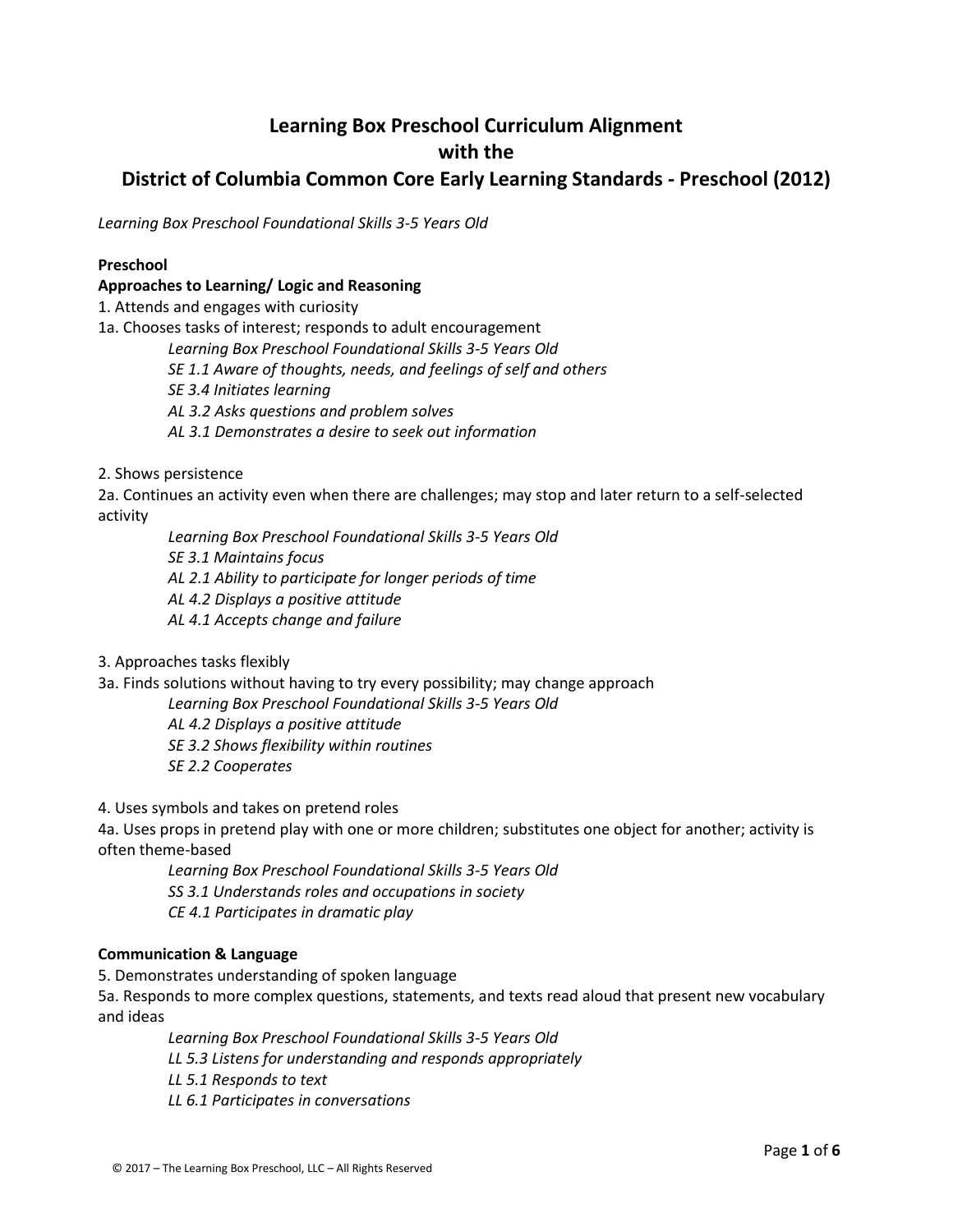*LL 6.2 Shares stories and/or information*

*LL 4.1 Builds meaning of words*

6. Uses language to express self

6a. Uses new vocabulary in everyday speech to meet own needs and to explain, describe, and manage social relationships

*Learning Box Preschool Foundational Skills 3-5 Years Old*

*LL 5.3 Listens for understanding and responds appropriately*

*LL 6.1 Participates in conversations*

*LL 6.2 Shares stories and/or information*

*LL 4.1 Builds meaning of words*

7. Uses conventional grammar and syntax

7a. Uses longer sentences with plurals, adjectives, adverbs, and negatives, but not always with correct grammar

*Learning Box Preschool Foundational Skills 3-5 Years Old*

*LL 6.3 Speaks in sentences*

*LL 6.1 Participates in conversations*

*LL 4.2 Uses age-appropriate grammar*

8. Uses conventional conversational and other social communication skills

8a. Initiates and engages in conversations of as many as three exchanges

*Learning Box Preschool Foundational Skills 3-5 Years Old*

*LL 6.3 Speaks in sentences*

*LL 6.1 Participates in conversations*

*LL 4.2 Uses age-appropriate grammar*

*AL 2.2 Communicates verbally or through body language*

# **Literacy**

9. Demonstrates understanding of print concepts

9a. Understands that print has meaning and corresponds with spoken language; orients book correctly and turns pages

*Learning Box Preschool Foundational Skills 3-5 Years Old*

*LL 2.1 Shows understanding of print concepts*

*LL 3.2 Understands that letters and words have meaning*

*LL 8.2 Aware that letters and words can be written down and read*

10. Demonstrates comprehension of printed materials read aloud

10a. Uses some words and/ or concepts from the text to talk about a story, poem, or informational text read aloud.

*Learning Box Preschool Foundational Skills 3-5 Years Old*

*LL 7.2 Participates in reading*

*LL 5.1 Responds to text*

*LL 5.2 Listens for understanding and responds appropriately*

*LL 4.1 Builds meaning of words*

*LL 6.1 Participates in conversations* 

*LL 6.2 Shares stories and/or information*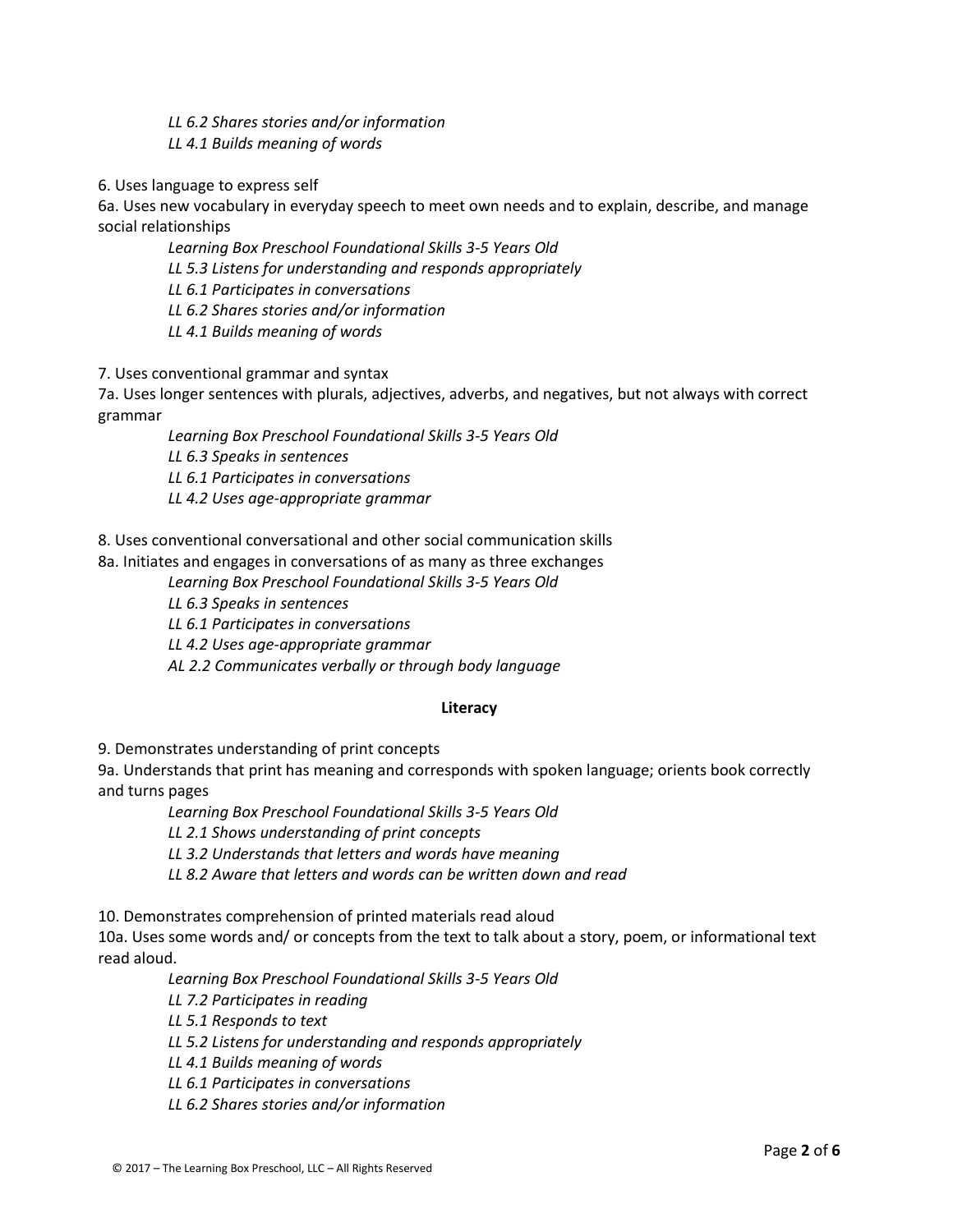*LL 3.2 Understands that letters and words have meaning*

*LL 8.2 Aware that letters and words can be written down and read*

11. Hears and discriminates the sounds of language

11a. Plays with language experimenting with beginning and ending sounds

*Learning Box Preschool Foundational Skills 3-5 Years Old*

*LL 1.1 Demonstrates understanding of sounds, rhyme, and patterns in letters and words*

*LL 3.2 Understands that letters and words have meaning*

*LL 5.2 Listens for understanding and responds appropriately*

12. Writes letters and words

12a. Uses letter-like forms, letter strings, some letter combinations that are words

*Learning Box Preschool Foundational Skills 3-5 Years Old*

*LL 8.1 Writes letters, words, and name*

*LL 8.2 Aware that words and symbols can be written down and read*

13. Understands the purpose of writing and drawing

13a. Dictates and draws to share or record information and tell stories

*Learning Box Preschool Foundational Skills 3-5 Years Old*

*LL 8.1 Writes letters, words, and name*

*LL 8.2 Aware that words and symbols can be written down and read*

*LL 3.2 Understands that letters and words have meaning*

*CE 3.1 Communicates through visual art*

#### **Mathematics**

14. Matches, groups, and classifies objects

14a. Groups objects on the basis of a single characteristic e.g. color, size, or shape

14b. Copies simple patterns

*Learning Box Preschool Foundational Skills 3-5 Years Old M 2.1 Follows and/or creates simple patterns M 2.2 Classifies, sorts, and charts data*

15. Demonstrates knowledge of number and counting

15a. Counts to 10 by rote; accurately assigns number names to quantities up to 5 (one-to-one correspondence); recognizes a few numerals and connects each to a quantity

*Learning Box Preschool Foundational Skills 3-5 Years Old M 1.1 Understands and identifies numbers and quantities*

16. Demonstrates knowledge of volume, height, weight, and length

16a. Understands reasons for measuring and the purpose of measuring tools; uses standard and nonstandard tools and some measurement words; begins to order a few objects according to height and length

*Learning Box Preschool Foundational Skills 3-5 Years Old LL 4.1 Builds meaning of words M 4.1 Compares and orders M 4.2 Measures and/or estimates PD 3.2 Manipulates varied objects*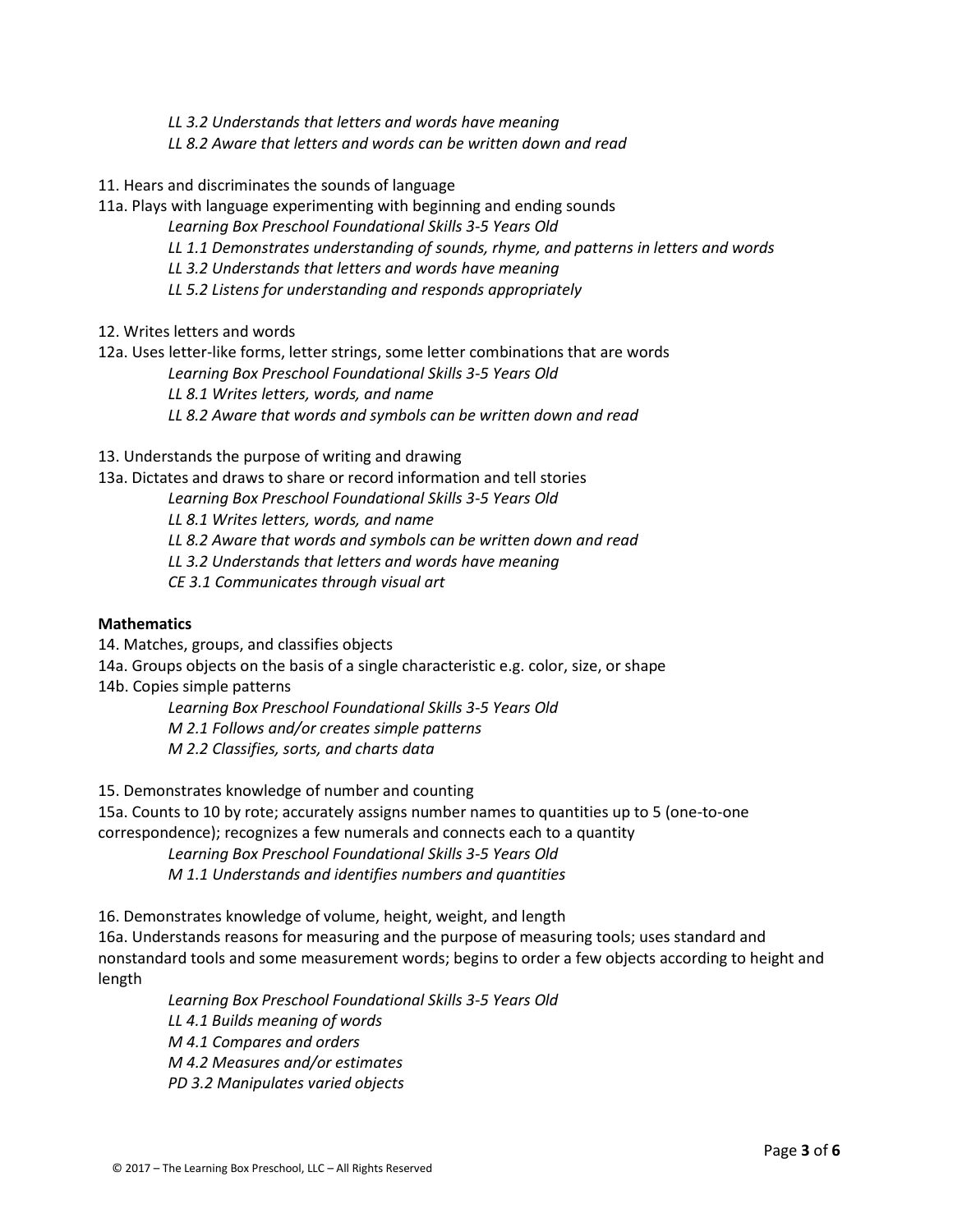- 17. Identifies and labels shapes
- 17a. Names a few basic two-dimensional shapes *Learning Box Preschool Foundational Skills 3-5 Years Old M 3.1 Identifies shapes*
- 18. Demonstrates understanding of positional words
- 18a. Follows directions to place objects or body beside, between, or next to *Learning Box Preschool Foundational Skills 3-5 Years Old M 3.2 Comprehends positions in space*

#### **Scientific Inquiry**

- 19. Observes and describes the characteristics of living things
	- *Learning Box Preschool Foundational Skills 3-5 Years Old*
	- *S 1.1 Engages in observation and investigation*
	- *S 1.2 Makes predictions and describes outcomes*
	- *S 3.1 Understands characteristics of living things*
- 20. Observes and describes the properties of physical objects
	- *Learning Box Preschool Foundational Skills 3-5 Years Old*
	- *S 1.1 Engages in observation and investigation*
	- *S 1.2 Makes predictions and describes outcomes*
	- *S 4.1 Recognizes physical properties of objects and materials*
- 21. Observes and describes characteristics of Earth and space
	- *Learning Box Preschool Foundational Skills 3-5 Years Old*
	- *S 1.1 Engages in observation and investigation*
	- *S 1.2 Makes predictions and describes outcomes*
	- *S 2.1 Identifies characteristic of Earth's environment*
- 22. Demonstrates scientific thinking

*Learning Box Preschool Foundational Skills 3-5 Years Old*

- *S 1.1 Engages in observation and investigation*
- *S 1.2 Makes predictions and describes outcomes*
- *AL 3.2 Asks questions and problem solves*
- *M 5.1 Solves mathematical problems*

#### **Social Studies**

- 23. Demonstrates understanding of people and how they live
	- *Learning Box Preschool Foundational Skills 3-5 Years Old*
	- *SS 1.1 Identifies personal and family roles within their home and community*
	- *SS 1.2 Examines diversity, culture, and traditions*
	- *SS 2.1 Understands citizenship and responsibilities*
	- *SS 3.1 Understands roles and occupations in society*
	- *SS 3.2 Understands the role of money in society*
	- *SS 4.1 Comprehends and compares characteristics of the local area*
	- *SS 4.2 Develops mapping skills*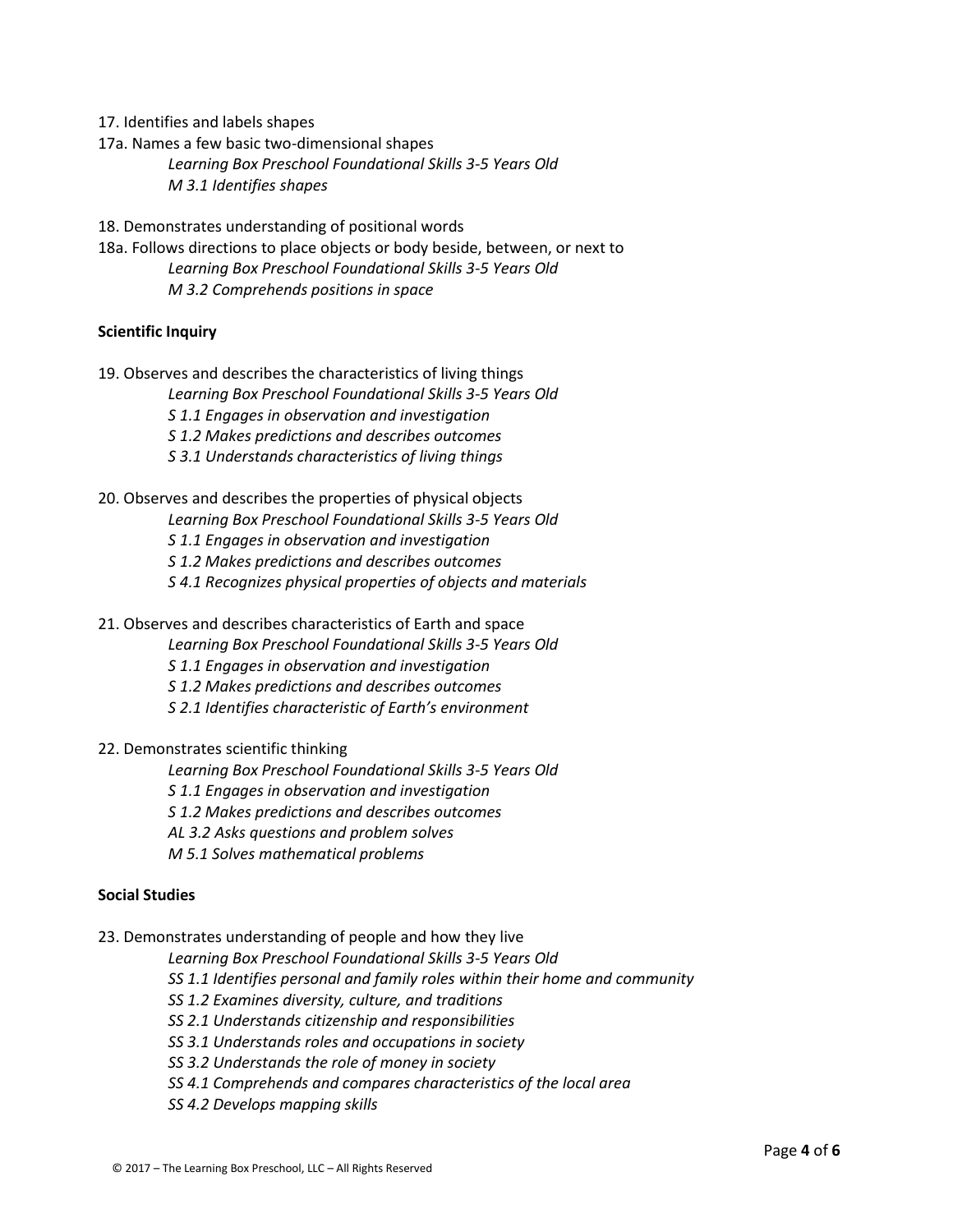*SS 4.3 Shows concern for the environment SS 5.1 Shows interest in personal and family history SS 5.2 Shows interest and shares past, current, and future events*

## **The Arts**

24. Engages in music, movement, and drama activities

*Learning Box Preschool Foundational Skills 3-5 Years Old*

*CE 1.1 Participates and/or enjoys music*

*CE 2.1 Expresses self through dance*

*CE 2.2 Participates in a variety of body movements*

*CE 4.1 Participates in dramatic play*

25 Explores the visual arts

*Learning Box Preschool Foundational Skills 3-5 Years Old CE 3.1 Communicates through visual art PD 3.1 Controls small muscle movement PD 3.2 Manipulates varied objects*

# **Social– Emotional Development**

26. Expresses a variety of feelings and learns to manage them

26a. Uses strategies learned from adults to manage feelings; begins to label feelings

*Learning Box Preschool Foundational Skills 3-5 Years Old*

*SE 1.1 Aware of thoughts, needs, and feelings of self and others*

*SE 4.1 Manages emotions appropriately*

*SE 2.2 Cooperates*

27. Recognizes the feelings and rights of others, and responds appropriately

27a. Responds positively to others' demonstration of feelings

*Learning Box Preschool Foundational Skills 3-5 Years Old*

*SE 2.2 Cooperates*

*SE 2.3 Shows empathy for others*

*SE 1.1 Aware of thoughts, needs, and feelings of self and others*

*AL 4.2 Displays a positive attitude*

28. Manages own behavior

28a. Follows classroom rules and routines (including new ones) with occasional reminders

*Learning Box Preschool Foundational Skills 3-5 Years Old*

*SE 3.5 Accepts responsibility*

*AL 5.3 Follows directions*

*SE 1.1 Aware of thoughts, needs, and feelings of self and others*

*SE 4.1 Manages emotions appropriately*

*SE 2.2 Cooperates*

29. Develops positive relationships with adults

29a. Engages with trusted adults for information and socializing; manages separations